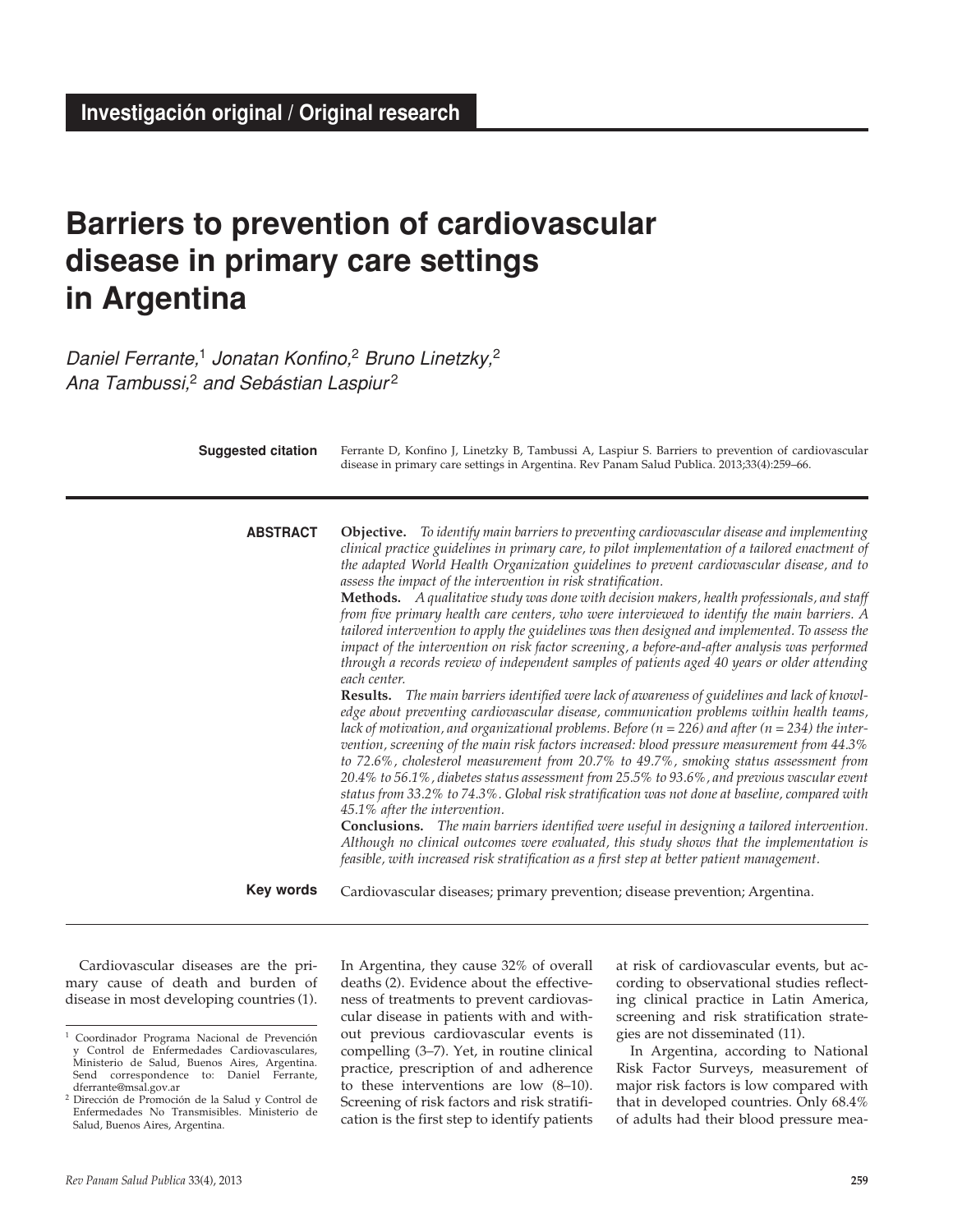sured in the past year, and the share was even lower in the public health sector (57.4%) (12). Similar problems were observed with regard to cholesterol screening. Among subjects with a high risk of cardiovascular events, in a national registry of 7 289 patients, only 44% had their blood pressure controlled, and 19% met targets for low density lipoprotein cholesterol (13).

Although guidelines are considered useful tools to improve health care, there are several barriers to implementing them. According to a systematic review of studies performed in developed countries that assessed barriers for guideline implementation, the most frequent barriers were time constraints and lack of applicability because of patients' characteristics or a clinical situation (14). Several reports describe specific barriers to guidelines for prevention of cardiovascular disease (15, 16).

These barriers might differ from those in developing countries. Lack of awareness and knowledge were not identified as the most frequent barriers in developed countries, but they could be one of the most relevant barriers in the scenario described here. Barriers to implementation of clinical practice guidelines, as well as implementation strategies, have been poorly studied in developing countries.

Several strategies have been shown to increase adherence of health personnel to recommendations, such as good quality guidelines, credible and clear recommendations (14), reminders (17), personal detailing (18), and audit feedback (19). In a recent systematic review, tailored interventions addressing barriers have been shown to improve professional practice (20), but all studies have low external validity for developing countries.

In 2009, Argentina's Ministry of Health adapted the World Health Organization (WHO) guidelines for prevention of cardiovascular disease (21). But before this guideline was implemented, the main barriers to cardiovascular disease prevention and the effectiveness of different clinical practice guideline implementation strategies aimed at overcoming these barriers were assessed.

The aim of this study was to identify the main barriers to cardiovascular disease prevention and implementation of cardiovascular disease prevention guidelines in primary health care and to assess

# **materials and methods**

sess the effectiveness of the intervention implemented in screening practices.

# **Setting**

Five public primary health care centers (PHCs) in Argentina were included. They were located in medium and large urban areas in different provinces. These centers had a minimum structure of at least physicians, nurses, and administrative staff and a volume of at least 1 000 visits per month.

# **Design**

The study included two phases. The first one aimed to identify barriers and to propose interventions to implement the adapted WHO guidelines through a qualitative study. The second phase assessed the effectiveness of the implementation of interventions tailored to the main barriers. This evaluation consisted of a cross-sectional before-andafter analysis in the same PHCs.

**First phase.** Initially, a qualitative study was implemented. In-depth, face-to-face interviews were done using a semistructured guide including a set of domains related to potential barriers, prespecified by the research team, drawn from the literature review and dealing with barriers to cardiovascular disease prevention and the chronic disease model (12) (see Annex 1). The interviews were administered to all personnel at each PHC, including physicians, nurses, and administrative staff, and to decision makers at local levels, including primary health care area coordinators and relevant decision makers at county secretaries of health.

The qualitative study approach was based on the grounded theory (22, 23), and semistructured interviews were implemented for data collection. Although a saturation criterion was followed according to this theory to guide the number of interviews to be conducted, all staff at PHCs and relevant decision makers were included as key informants for the interviews.

All interviews were digitally audiorecorded for verbatim transcription and qualitative analysis. The guide used for interviews is included in the Annex 1.

For the qualitative phase, the initial content of the interviews was analyzed, and a category tree was constructed to code the data collected. After data reduction, a narrative report of obtained results was done, and the analysis was triangulated with an independent researcher (24, 25).

Barriers were classified in different domains, taking into consideration the chronic disease model when possible (26) to be used as input for tailored implementation of the WHO guidelines.

**Second phase.** This phase was a crosssectional before-and-after study, including a baseline survey and a final survey. After barriers were identified, a baseline quantitative analysis was done to assess the level of risk factor identification and management before the intervention in a random sample of adult patients. After the intervention, a new random sample of patients was drawn to evaluate risk factor assessment, stratification, and management.

# **Participants**

At each PHC, medical, nursing, and administrative records of attending patients aged 40 years or older were selected during a period of two weeks, using systematic sampling and varying the selection interval in relation to the volume of patients at each center, with the following inclusion criteria:

- • Subjects aged 40 years or older, both sexes
- Patients with or without a previous cardiovascular event
- Patients who were at follow-up at each PHC (two or more previous visits), disregarding the reason for the visit

Independent samples of patients were selected at baseline and one year after implementation of the guidelines.

# **Design of tailored intervention and end points**

Initially considered a priori were those interventions with the highest level of evidence, such as academic detailing,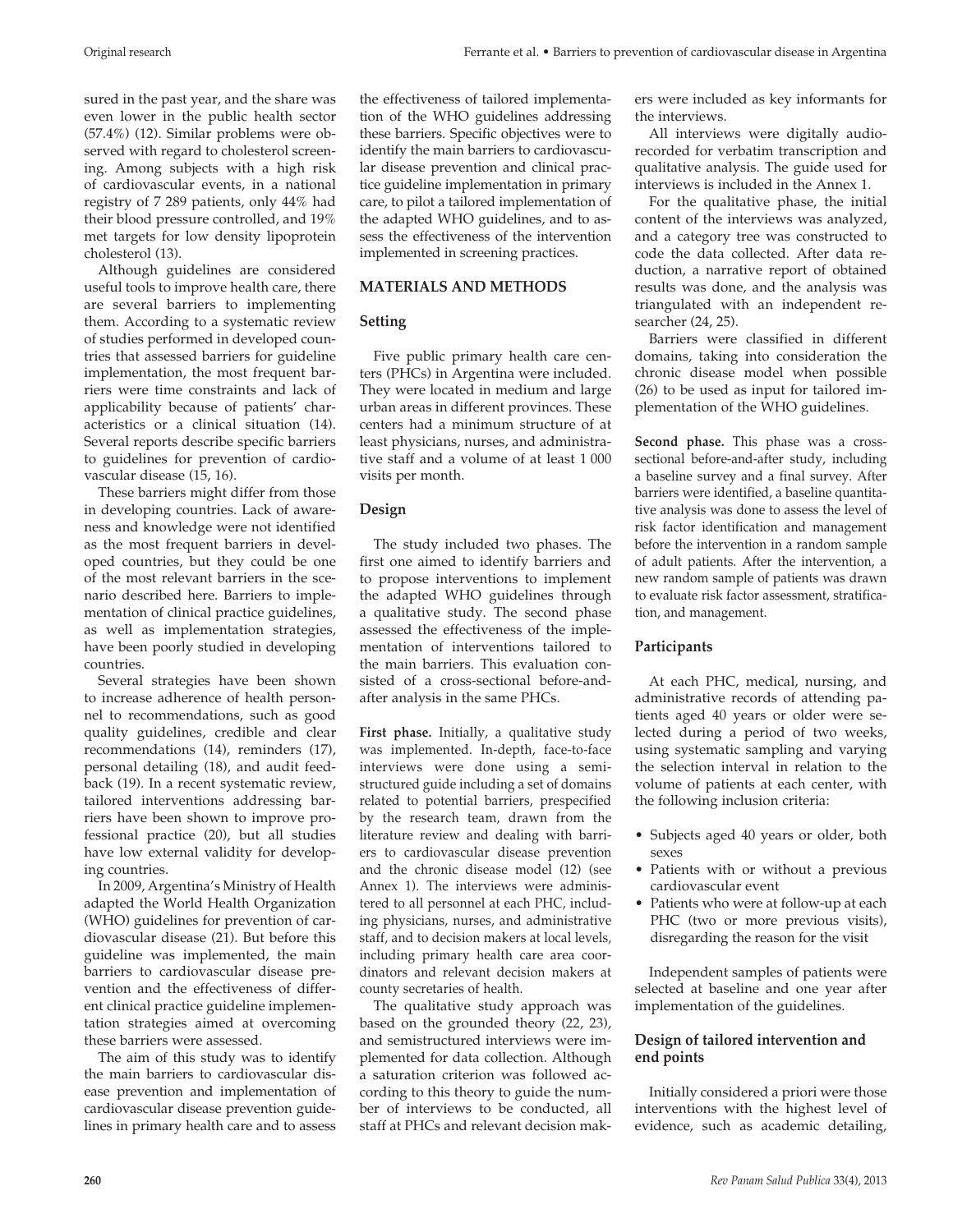reminders, audit feedback, and patientoriented strategies, as mentioned above.

Academic detailing included an outreach visit to each center, with one-onone training in the chronic disease model and cardiovascular disease prevention guideline with all personnel, using implementation tools (medical record, reminders, tools for patients) and practical examples.

Reminders were located in every room at each PHC and were delivered personally with explanations to each member of the team.

Audit feedback was provided during follow-up according to preliminary results and all personnel were informed that final results would be assessed and communicated back to them.

Patient-oriented strategies included education materials for patients, delivered by nurses or administrative staff in waiting rooms, and a patient diary that included all their risk factors, laboratory results, medication, and follow-up visits.

The final intervention was tailored according to the barriers identified in the first qualitative phase. All interventions were implemented in each PHC, but the intensity of each component was adjusted according to the main barrier at each site. For barriers related to knowledge, academic detailing was prioritized. In the case of motivational barriers, reminders and audit feedback actions were prioritized. When patient involvement in care was considered a relevant barrier, more patient-oriented interventions were implemented.

Selected end points were related to the performance of care in relation to screening and measurement of main risk factors and risk stratification, as suggested by the WHO guidelines adapted for Argentina.

Primary end points were:

- • Blood pressure measurement at least in the past year
- • Cholesterol measurement performed at least once
- • Smoking status assessed in the past year
- Diabetes status assessed in the past year
- Assessment of body mass index
- Assessment of dietary habits
- Assessment of level of physical activity
- • Global risk stratification performed using risk factor data

Secondary end points were risk factor targets according to the WHO guidelines adapted for Argentina.

### **Data collection**

The qualitative phase planned to interview all PHC personnel and decision makers. To evaluate patient screening and stratification, for each patient reviewed, both at baseline and before the intervention samples, the following data were collected through a clinical records review (including medical, nurse, and administrative records) performed by an independent observer at each PHC:

- Demographics: age, sex
- • Screening of risk factors in clinical records, nursing and administrative records (blood pressure measurement, cholesterol measurement, smoking status, diabetes status, cardiovascular event status)
- Risk factor levels and targets
- Risk stratification performed using a global risk approach

At the end of the implementation phase, feedback was given to all professionals at participating PHCs. Professionals were interviewed for their views about the impact of the interventions on their daily work.

# **Analysis methods and ethical considerations**

In-depth interviews were analyzed using qualitative analysis following the grounded theory framework. Interviews were performed by independent observers at each center and examined by an external analyst. Triangulation was used with the project coordinator.

Interviews were coded using software for qualitative data analysis for both anticipated and emergent domains (Atlas Ti version 5). A coding framework was developed in advance.

To estimate the effect of the intervention on the process measures selected, pre- and post-intervention patient samples were compared with chi square tests used for independent samples. These measures were compared without and with adjustment by age, sex, known risk factors, and comorbidity.

Baseline assessment of blood pressure, cholesterol, and glycemia was estimated from the National Risk Factor Survey 2005 (27). The effect of the intervention was expected to be moderate since interventions were not going to be intensive. In a recent systematic review (19), there was a 54% increase in desired health interventions through tailored implementation of clinical practice guidelines. This study was more conservative in estimating the size of the effect.

Hence, the following assumptions were used to estimate an increase in assessment of risk factors for the impact of the implementation:

- Blood pressure measurement: 60% to 75%
- Smoking status assessed: 50% to 70%
- Cholesterol measurement: 55% to 75%
- • Assessment of history of diabetes: 55% to 75%

At least 200 subjects were needed at baseline, and another 200 were needed at the end of the intervention to detect these differences with 80% power and a two-sided alpha error of 0.05.

This protocol was approved by a local ethics committee (Clínica y Maternidad Suizo Argentina Ethics Committee). Informed consent was requested for participants in interviews, and it was exempted for patients according to national regulations due to review of patient data on records. The identity and data of each participant were kept confidential and anonymous for the analysis.

## **Results**

The study was conducted between May 2010 and May 2011.

## **Identification of barriers**

In the qualitative phase, 15 physicians, 20 nurses, 10 social workers, 5 PHC managers, and 5 area managers from every participating PHC were included. Lack of knowledge about cardiovascular disease prevention and specifically about guidelines on the topic was considered a very important barrier. The concept and utilization of a clinical practice guideline were not clear for health professionals and in none of the five PHCs were any guidelines used for cardiovascular disease prevention (the following paragraphs, verbatim from the interviews, follow the description of each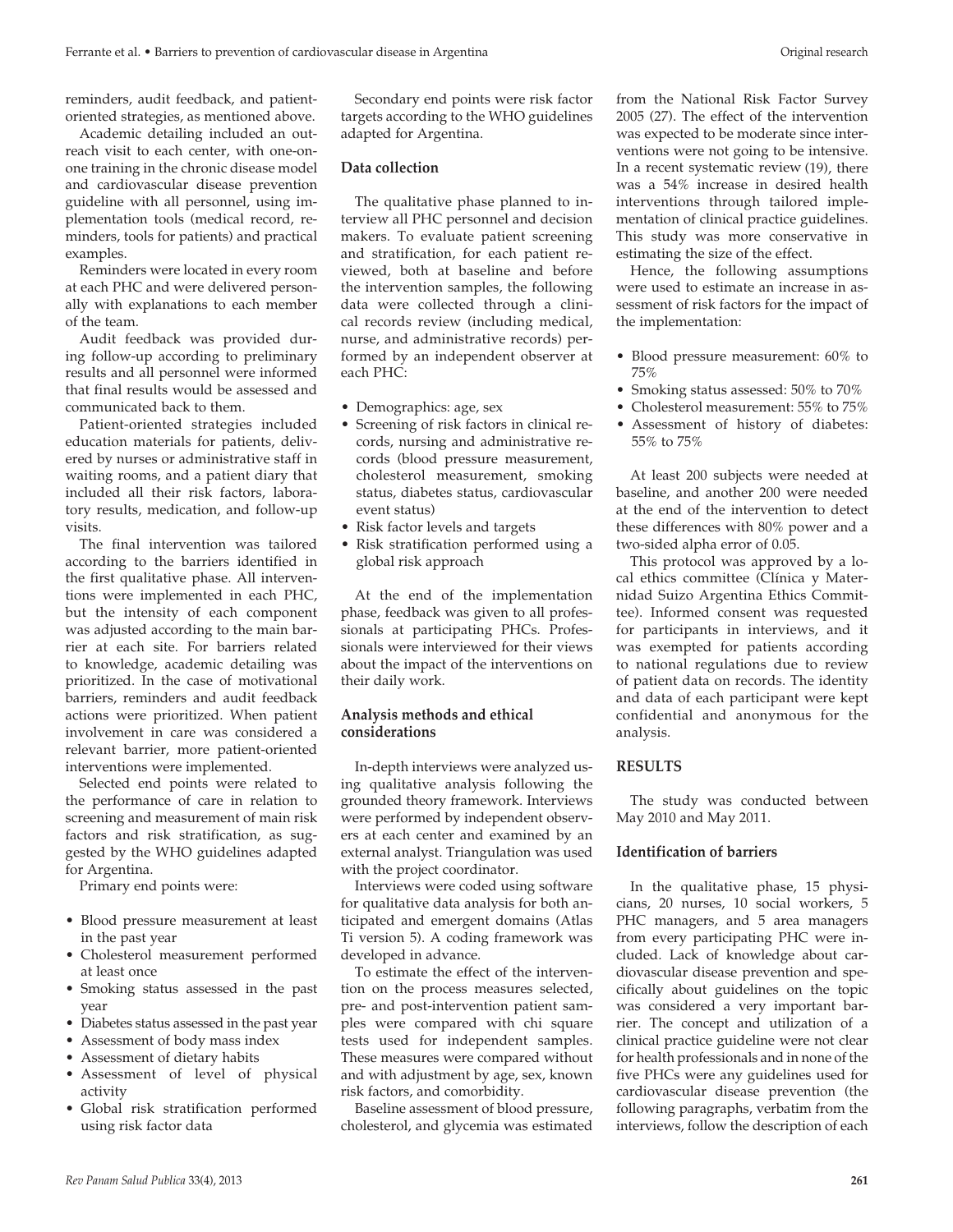barrier related to each example and identified in the qualitative analysis).

*"I am not aware of any guide to manage risk factors."* [nurse]

Another barrier identified was difficult access of health professionals to relevant information, especially in a practical format that allowed them to make decisions. Acceptance of strict guidelines was viewed as a potential threat to independent decision making.

*"At this health center we don't have enough time to keep us up to date with new evidence of guidelines."* [attending family physician]

Lack of time to be up to date with the latest recommendations was also considered a barrier related to a high burden of work. This barrier was also related to difficult access to information in an easyto-use format.

*"We don't have enough time to read and follow any guidelines. We rely on our own best judgment."* [attending clinician]

*"We have a lot of workload in order to allow us to review guidelines for each visit."* [nurse]

Lack of motivation was another barrier, particularly for physicians. Practice guidelines were considered as tools that limited their decision making, and physicians were not familiar with the global risk approach proposed by the guidelines. Mostly, they preferred the management of isolated risk factors.

*"I am not motivated to read a guideline to treat my patients. I prefer to rely on my own knowledge and experience."*  [attending clinician]

*"We are overwhelmed with urgent social and health problems and we can't prioritize prevention activities."* [social worker]

Communication problems were reported on health professionals' teams, causing a lack of coordination in patient care among physicians, nurses, and social workers and a lack of knowledge sharing within health teams.

*"We usually don't work in close collaboration with physicians and administrative staff due to communication problems due to our work overload." [administrative staff]*

Delivery of care was not adapted to chronic conditions. Almost all patients' visits were considered unplanned, dealing with emerging issues and acute health problems.

*"Patients usually prioritize urgent health problems and not prevention actions. We have to respond to this demand."* [decision maker]

Also related to possibilities of follow-up of chronic medical problems, organizational barriers were identified as not allowing the reorientation of primary care following the chronic disease model, with poorly organized follow-up visits.

*"Our model of care is based on satisfying the demand of patients, mainly acute problems, without a focus on chronic condition follow up."* [decision maker]

Low quality of administrative, nursing, and medical records was also prioritized as a barrier for case management. Although medical records were used (on paper) in all centers, data on risk factor management and risk stratification were not systematically recorded and used to manage patients.

Pending results and goals were not registered in relation to cardiovascular disease risk factors.

*"We don't have information systems in order to help us to follow up and manage patients with risk factors."* [attending family physician]

Other, more structural barriers were common to all centers, such as lack of personnel, high perceived workload, barriers in reference and counter-reference mechanisms to perform diagnostic tests, and availability of proper infrastructure in centers.

*"At our primary health care centers, we do not have appropriate resources to follow cardiovascular prevention guidelines, particularly with keeping an information system and performing laboratory tests."* [nurse]

# **Description of pilot intervention tailored to barriers**

Several interventions were implemented at each PHC to attempt to overcome the barriers identified (Table 1). Centers were visited and interventions were implemented through the following activities:

- • For lack of knowledge and difficult access to updates and guidelines on cardiovascular disease prevention, academic detailing was implemented. This detailing included two full-day visits to each PHC and provision of personalized training to every health professional, including physicians, nurses, and administrative staff, at their place of work and ensuring the use of supporting materials for guideline implementation. It included review of recommendations, examples of cases, training in the use of supporting tools, discussion about patients' goals and therapies, and discussion of the roles of each team member at each PHC.
- • Toaddresslackoftimetokeepuptodate and difficult access to information during decision making, pocket guidelines, reminders, and flowcharts were introduced at each office (physicians and nurses), summarizing the key recommendations (http://www.msal.gov. ar/ent/images/stories/equipossalud/pdf/2012-08-21\_consultorioriesgo-cardiovascular.pdf).
- Audits and continuous feedback were included to enhance motivation.
- • A specific chart was included in the medical records of patients with pending risk factor assessment and for patients at high risk of cardiovascular disease to facilitate the organization of care and goals in risk factor measurement and management.
- • Regarding provision of services, scheduling was organized according to risk factor goals (i.e., results of pending studies), and patients not attending a scheduled visit were called or visited by a social worker.
- • Patient-oriented interventions were implemented through education and communication materials in waiting rooms, such as posters and leaflets (http://www.msal.gov.ar/images/ stories/ryc/graficos/0000000281cntafiche\_sala-espera\_estimacion-rcv. pdf) emphasizing self-care, self-risk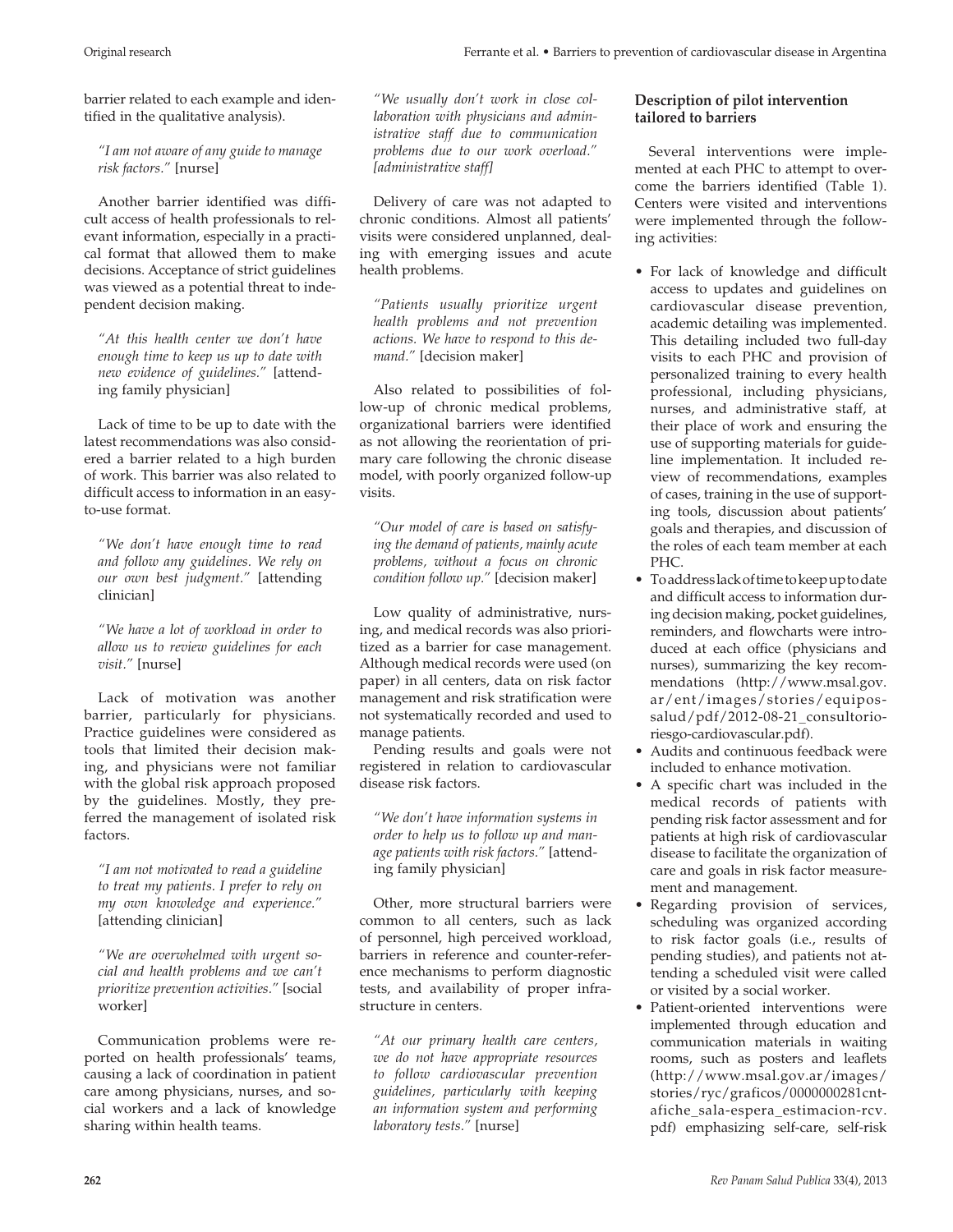| TABLE 1. Barriers identified and tailored interventions selected, Argentina, 2010–2011 |  |  |
|----------------------------------------------------------------------------------------|--|--|
|                                                                                        |  |  |

| Barrier                                                                              | Intervention                                                                                                                 |
|--------------------------------------------------------------------------------------|------------------------------------------------------------------------------------------------------------------------------|
| Knowledge                                                                            |                                                                                                                              |
| Lack of familiarity with guidelines and lack of<br>awareness                         | Academic detailing for all personnel                                                                                         |
| Lack of agreement with guideline approaches                                          | Reminders for offices, including flowcharts and<br>summary of main recommendations                                           |
| Attitudes                                                                            |                                                                                                                              |
| Lack of agreement with guideline approaches                                          | Academic detailing for all primary health care center<br>personnel                                                           |
| Lack of motivation                                                                   | Audit and feedback with positive reinforcement of<br>achievements                                                            |
| Communication problems within the team                                               | Standard procedures for organization of care, printed<br>support material                                                    |
| <b>Behavior</b>                                                                      |                                                                                                                              |
| Patient factors                                                                      | Communication and education material for patients:<br>learning materials in waiting rooms, self-care diaries<br>for patients |
| Environmental factors                                                                |                                                                                                                              |
| Lack of time, lack of resources, organizational<br>constraints, organization of care | Administrative changes allowing more scheduled visits,<br>reference and counter-reference mechanisms.                        |
| Record quality                                                                       | Tools for high-risk patients<br>Tools for prioritizing pending issues<br>Standardization of records                          |

stratification, and demand of risk factor management to the health care team. Patients were given a diary to write down their medications, pending topics, risk factor goals, and scheduled visits (http://www.msal.gov.ar/ ent/images/stories/equipos-salud/ pdf/2012-08-21\_consultorio-riesgocardiovascular.pdf). All adults visiting a PHC during the study period (7 128 visits in the five PHCs) received general education materials. A total of 528 highrisk patients in the five PHCs were identified in the study period and given education interventions. A total of 422 (80%) patients provided completed feedback in their diaries at follow-up visits, including their medications, risk status, and next appointment.

# **Pre- and post-analysis: risk stratification and risk factor control**

At baseline, a sample of 226 patients was included. Mean age was 53 years and 66.7% were women. Distribution according to global cardiovascular disease risk and WHO guidelines was: low risk 63.9%, moderate risk 28.1%, high risk 8%. Smoking status was assessed in only 20.4% and blood pressure was measured in 44.3%. In those whose blood pressure was measured, 45.1% were diagnosed as hypertensive and in only 33.3% of them was blood pressure controlled (lower than

140 mmHg/90 mmHg, since no global risk stratification was implemented to consider targets according to risk).

Cholesterol measurement was performed in only 20.7% of patients. In those whose cholesterol was measured, 21.1% had a diagnosis of high cholesterol. Targets could not be evaluated due to a lack of risk stratification, but cholesterol level was considered high (using a cut point of 240 mg%) in 21.1% of subjects whose cholesterol was measured.

Only 25.2% had their diabetes status screened, and 11.2% of them were diagnosed as diabetic. Only 22% had their body mass index assessed, and in these patients 48.3% presented as overweight. Dietary habits were assessed in 17%, and from these subjects only 4.8% were eating five or more servings of fruit and vegetables a day. Only 11% had their physical activity level assessed, and 54.5% of them were insufficiently active. Previous vascular event status was reported in only 33.2% of patients.

Global risk stratification was not done for any patient before implementation of the guideline. Risk factors were managed in an isolated manner.

A year after the baseline evaluation, 234 subjects were included, drawing an independent sample of the same PHCs. Mean age was 54 years and 69.7% were women. Distribution according to global cardiovascular disease risk and WHO

guidelines was: low risk 62.4%, moderate risk 26.9%, high risk 10.7% (no significant difference compared with the baseline population).

Blood pressure was measured in 72.6% of subjects (significant increase from baseline, *P* < 0.0001) (Table 2). In those whose blood pressure was measured, 39.4% had a diagnosis of hypertension, and 40.2% of them had their blood pressure controlled according to WHO guidelines; it was evaluable only in subjects whose risk stratification was completed.

Cholesterol was measured in 49.7% of subjects (significant increase from baseline,  $P < 0.0001$ ). In those patients whose cholesterol was measured, 35.2% had a cholesterol higher than what is recommended in WHO guidelines (320 mg% with an absolute risk lower than 20%, and 190 mg% in those with an absolute risk higher than 20%), and only 30.1% met cholesterol targets, also evaluable only in subjects whose risk stratification was completed.

After the intervention, smoking status was assessed in 56.0% of subjects (significant increase from baseline, *P* < 0.0001).

In 93.6% of patients, diabetes status was reported. Among them, 9.1% were diagnosed as diabetic (significant increase from baseline, *P* < 0.0001).

Body mass index was assessed in 48.3% of patients, dietary habits in 47.0% of patients, and physical activity level in 36.3% of subjects after the intervention (significant increase from baseline,  $P < 0.0001$ ).

Presence or absence of a previous cardiovascular event was reported in 74.3% of subjects (significant increase from baseline,  $P < 0.0001$ ). In these subjects, 6.4% had a previous event.

Risk stratification was done according to the guidelines used in 45.1% of patients (significant increase from baseline,  $P < 0.00001$ ).

Adjusted analysis by age, sex, and education did not show significant results (data not shown).

Physicians, nurses, and administrative staff were interviewed after the implementation phase and final data collection. They were asked if the interventions were helpful in overcoming the perceived barriers. All of them reported that interventions helped them to follow the guidelines more easily, facilitated access to information during patients' visits, provided easier access to patients'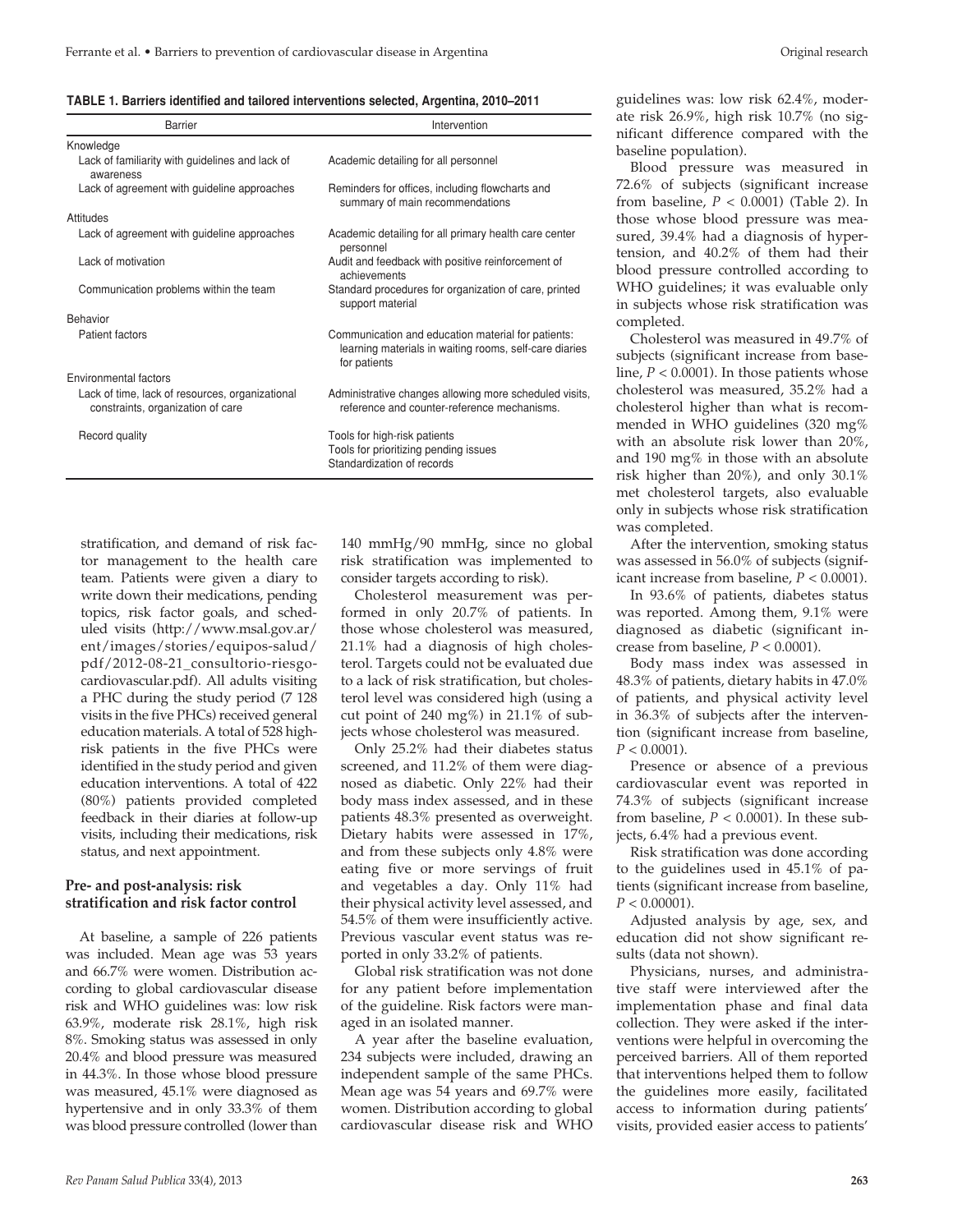| TABLE 2. Process indicators of risk factor screening, Argentina, 2010–2011 |  |  |
|----------------------------------------------------------------------------|--|--|
|----------------------------------------------------------------------------|--|--|

|                                                              | Pre-intervention ( $n = 226$ ) |              | Post-intervention ( $n = 234$ ) |     |      |               |          |
|--------------------------------------------------------------|--------------------------------|--------------|---------------------------------|-----|------|---------------|----------|
| Indicator                                                    | No.                            | $\%$         | 95% Cla                         | No. | $\%$ | 95% Cla       | P value  |
| Blood pressure<br>measurement in past year                   | 100                            | 44.2         | $37.6 - 50.9$                   | 170 | 72.6 | $65.1 - 77.0$ | < 0.0001 |
| Cholesterol measurement in<br>past year                      | 47                             | 20.7         | $15.6 - 26.6$                   | 116 | 49.6 | 42.9-56.1     | < 0.0001 |
| Diabetes assessment in<br>past year                          | 57                             | 25.2         | $19.6 - 31.4$                   | 219 | 93.6 | 89.6-96.3     | < 0.0001 |
| Tobacco use assessment in<br>past year                       | 46                             | 20.4         | $15.3 - 26.2$                   | 131 | 56.0 | $49.3 - 62.4$ | < 0.0001 |
| Assessment of body mass<br>index                             | 50                             | 22.1         | $16.9 - 28.1$                   | 113 | 48.3 | $41.7 - 54.9$ | < 0.0001 |
| Assessment of healthy<br>eating                              | 39                             | 17.2         | $12.5 - 22.8$                   | 110 | 47   | $40.5 - 53.6$ | < 0.0001 |
| Assessment of physical<br>activity                           | 25                             | 11.1         | $7.3 - 15.9$                    | 85  | 36.3 | $30.1 - 42.8$ | < 0.0001 |
| Status of cardiovascular<br>event evaluated in past<br>yearb | 75                             | 33.2         | $27.1 - 39.7$                   | 174 | 74.3 | 68.3-79.8     | < 0.0001 |
| Risk stratification performed<br>in past year                | $\Omega$                       | $\mathbf{0}$ | NA <sup>c</sup>                 | 106 | 45.2 | $38.8 - 51.9$ | < 0.0001 |

<sup>a</sup> CI: confidence interval.

**b** Previous acute myocardial infarction or any coronary heart disease event or revascularization, cerebrovascular disease, renal disease, or peripheral vascular disease.

<sup>c</sup> NA: not applicable.

data for reference, and allowed more patients to participate in the process of care.

## **Discussion**

The main barriers to cardiovascular disease prevention in primary health care were related to knowledge and attitudes of health professionals, lack of information for health professionals, low-quality medical records, and organization of care without a chronic disease focus. A tailored intervention targeted to these barriers was able to moderately improve care in terms of measurement of risk factors and global risk stratification. Although an improvement in these process indicators was observed, both at baseline and after intervention levels of measurement, control of risk factors was far from optimal. Global risk stratification increased, but management was still based on individual risk factor levels.

Clinical practice guidelines could be tailored, although the intensity of the implementation could have been higher. A moderate effect was observed in process indicators related to increased screening of risk factors and risk stratification, but the final results suggest that more profound changes in the health sector and more intense implementation strategies may be needed for wider implementation.

In developing countries, a recent study reported that physicians were reluctant to use risk stratification tools for decision making in cardiovascular disease prevention (28). However, studies addressing barriers for implementation of cardiovascular disease prevention guidelines in developing countries were not found. A recent review of barriers for implementation of clinical practice guidelines (29) identified only 1 study in developing countries out of 38 studies included in the review, which studied shared decisions in psychiatry practices.

This study has several important limitations. The indicators measured reflect only the process behind risk stratification (risk factor measurement), and the design used, adapted to funds available, did not provide the opportunity to evaluate the impact of this intervention on risk factor control in a cohort of subjects, in a randomized trial, or on reduction in events in follow-up.

Another limitation is the number of professionals and PHCs included. Although the five PHCs were selected to represent different regions of Argentina, the inclusion of only five centers in one country can make claims of external validity weak. Similar barriers could be found in other settings, but the interventions need to be tailored to address specific local barriers. However, results from qualitative studies are relevant at the local level, and similar protocols could be adapted to evaluate barriers before guideline implementation at each site.

Another limitation is related to the use of medical records, since some health interventions might not be documented in them. However, a follow-up form for patients was added to medical records to improve data quality and minimize this limitation.

Although these results were useful as a pilot study to guide implementation of the WHO cardiovascular disease prevention guidelines in Argentina, more research is needed to adapt implementation of cardiovascular disease prevention guidelines in primary care settings in developing countries and to enhance patients' adherence to effective therapies in chronic diseases. These results show that more intense interventions may be needed, addressing more structural barriers that developing countries face, such as availability of trained professionals, infrastructure, equipment, funding, and management. After these results were available, the strategies proposed were adapted and implemented in different settings in PHCs in Argentina.

Since the increase in the world's burden of cardiovascular-related diseases can be attributed to the growth of these conditions in developing countries, and primary health care plays a central role in cardiovascular disease prevention, more research is needed to assess not only intermediate results but also clinical outcomes in this area.

In conclusion, a pilot implementation of adapted WHO cardiovascular disease prevention guidelines in Argentina addressing main barriers to implementation is feasible and suggests moderate effects in the process of care. Implementing these strategies can be useful to reorient primary health care to address the chronic disease epidemic that most developing countries face. It can be relevant to assess barriers and target interventions to enhance guideline implementation at each setting, since barriers and interventions studied in developed countries do not necessarily apply directly to developing countries.

**Conflict of interests.** None.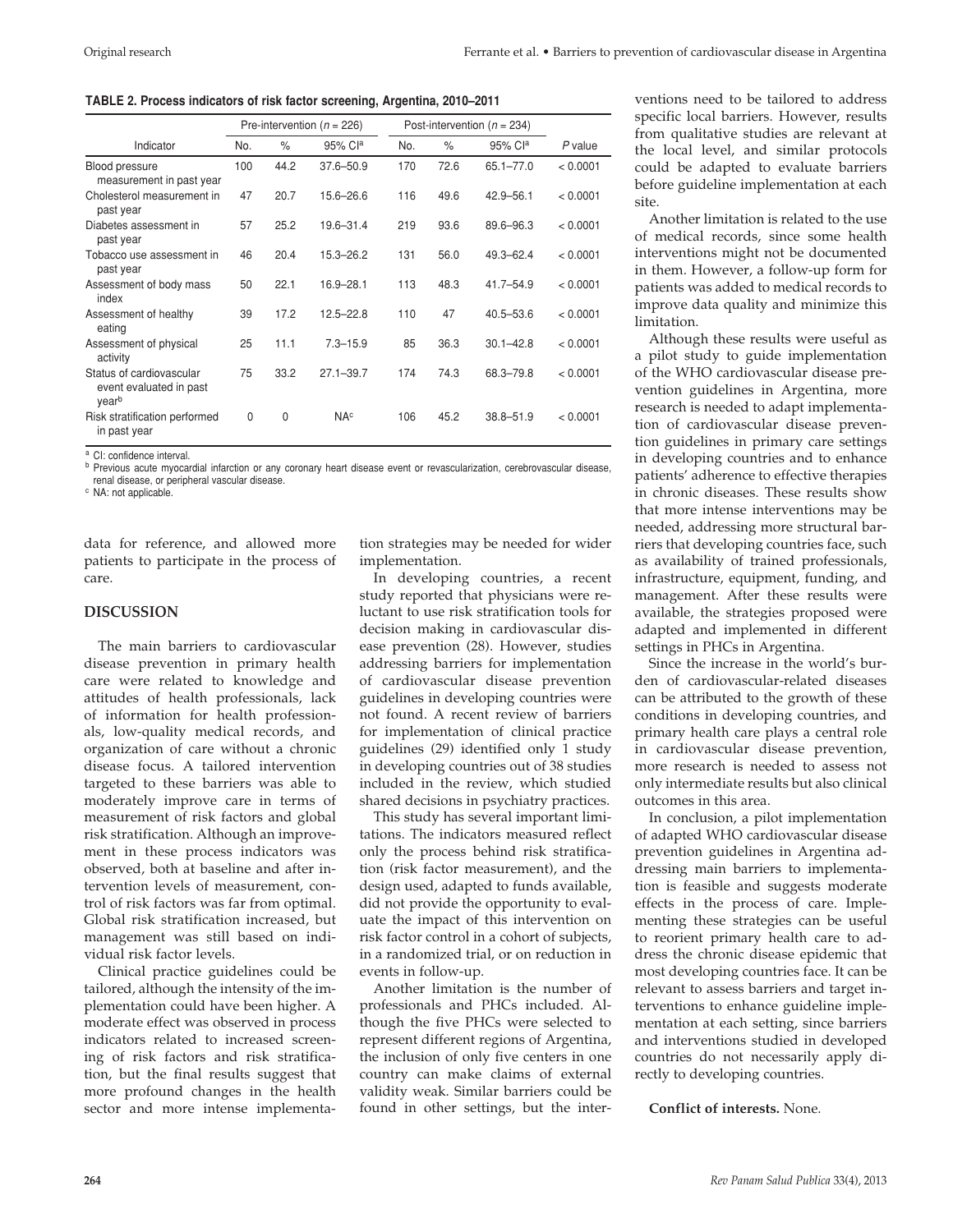#### **Annex 1. Guide for in-depth interview with health professionals and nurses**

#### **1. Knowledge of clinical practice guidelines**

- A. What, for you, is a clinical practice guideline?
- B. What clinical practice guidelines do you know?
- C. What cardiovascular prevention clinical practice guidelines do you know?

#### **2. Attitudes toward clinical practice guidelines**

- A. How useful do you think a clinical practice guideline is?
- B. What are the reasons, in your opinion, why health professionals do not use clinical practice guidelines? What are the main barriers for prevention of cardiovascular disease and use of guidelines?
- C. What could be helpful to increase the use and adoption of clinical practice guidelines at your center?

#### **3. Behavior**

- A. What elements do you think could be implemented to facilitate the use of a clinical practice guideline for prevention of cardiovascular disease in your center?
- B. What conditions would make it easier for you to use a clinical practice guideline for prevention of cardiovascular disease in your daily practice?
- C. What changes do you think would be required to enable you to use a clinical practice guideline for prevention of cardiovascular disease in your daily work?

#### **Guide for in-depth interview with decision makers**

- A. What elements do you think could be implemented to facilitate the use of a clinical practice guideline for prevention of cardiovascular disease at the health care center you coordinate?
- B. What conditions would make it easier for you to use a clinical practice guideline for prevention of cardiovascular disease in the daily practice of health care centers?
- C. What changes do you think would be required to enable health professionals to use a clinical practice guideline for prevention of cardiovascular disease in your daily work?

#### **REFERENCES**

- 1. World Health Statistics 2011. Geneva: WHO; 2011.
- 2. Ministerio de Salud. Agrupamiento de causas de mortalidad por division politico territorial de residencia, edad y sexo: Argentina año 2009. Buenos Aires: Ministerio de Salud; 2009. Available from: http://www.deis.gov. ar/publicaciones/archivos/Boletin131.pdf Accessed 1 August 2011.
- 3. Taylor F, Ward K, Moore TH, Burke M, Davey Smith G, Casas JP, et al. Statins for the primary prevention of cardiovascular disease. Cochrane Database Syst Rev. 2011;1:CD004816.
- 4. Cholesterol Treatment Trialists' (CTT) Collaboration, Baigent C, Blackwell L, Emberson J, Holland LE, Reith C, et al. Efficacy and safety of more intensive lowering of LDL cholesterol: a meta-analysis of data from 170,000 participants in 26 randomised trials. Lancet. 2010;376(9753):1670–81.
- 5. Antithrombotic Trialists' (ATT) Collaboration, Baigent C, Blackwell L, Collins R, Emberson J, Godwin J, et al. Aspirin in the primary and secondary prevention of vascular disease: collaborative meta-analysis of individual participant data from randomised trials. Lancet. 2009;373(9678):1849–60.
- 6. Wright JM, Musini VM. First-line drugs for hypertension. Cochrane Database Syst Rev. 2009;3:CD001841.
- 7. Yusuf S, Peto R, Lewis J, Collins R, Sleight P. Beta blockade during and after myocardial infarction: an overview of the randomized trials. Prog Cardiovasc Dis. 1985;27(5):335–71.
- 8. Esposti LD, Saragoni S, Benemei S, Battachi P, Geppetti P, Di Bari M, et al. Adherence to antihypertensive medications and health

outcomes among newly treated hypertensive patients. Clinicoecon Outcomes Res. 2011;3:47–54.

- 9. Lopez-Carmona D, Bernal-Lopez M, Mancera-Romero J, Jansen-Chaparro S, Portales-Fernandez I, Baca-Osorio AJ, et al. Compliance with cardiovascular drug prevention measures in a general population: the Multidisciplinary Intervention in Primary Care (IMAP). Eur J Prev Cardiol. 2012;19(5): 1074–81.
- 10. Lee HY, Cooke CE, Robertson TA. Use of secondary prevention drug therapy in patients with acute coronary syndrome after hospital discharge. J Manag Care Pharm. 2008;14(3):271–80.
- 11. Silva H, Hernandez-Hernandez R, Vinueza R, Velasco M, Boissonnet CP, Escobedo J, et al. Cardiovascular risk awareness, treatment, and control in urban Latin America. Am J Ther. 2010;17(2):159–66.
- 12. Second National Risk Factor Survey. Ministry of Health, Buenos Aires, Argentina. Available from: http://www.msal.gov.ar/ent/images/ stories/vigilancia/pdf/fr\_encuesta-nacionalfactores-riesgo-2011.pdf Accessed 11 March 2012.
- 13. Rey R, Oberti P, Costa H, Picarel A, Marconcini G, Mulaci A, et al. Cumplimiento de metas en prevención primaria y secundaria en Argentina. Análisis del estudio OFFICE. Rev Argent Cardiol. 2004;72(supl 3).
- 14. Gravel K, Légaré F, Graham ID. Barriers and facilitators to implementing shared decisionmaking in clinical practice: a systematic review of health professionals' perceptions. Implement Sci. 2006;1(16):1–12.
- 15. Hobbs FDR, Erhardt L. Acceptance of guideline recommendations and perceived implementation of coronary heart disease prevention among primary care physicians in five European countries: the Reassessing European Attitudes about Cardiovascular Treatment (REACT) survey. Fam Pract. 2002;19:596–604.
- 16. Mosca L, Linfante AH, Benjamin EJ, Berra K, Hayes SN, Walsh BW, et al. National study of physician awareness and adherence to cardiovascular disease prevention guidelines. Circulation. 2005;111(4):499–510.
- 17. Shojania KG, Jennings A, Mayhew A, Ramsay CR, Eccles MP, Grimshaw J, et al. The effects of on-screen, point of care computer reminders on processes and outcomes of care. Cochrane Database Syst Rev. 2009;3:CD001096.
- 18. Thomson O'Brien MA, Oxman AD, Davis DA, Haynes RB, Freemantle N, Harvey EL. Educational outreach visits: effects on professional practice and health care outcomes. Cochrane Database Syst Rev. 2000;2: CD000409.
- 19. Jamtvedt G, Young JM, Kristoffersen DT, Thomson O'Brien MA, Oxman AD. Audit and feedback: effects on professional practice and health care outcomes. Cochrane Database Syst Rev. 2003;3:CD000259.
- 20. Shaw B, Cheater F, Baker R, Gillies C, Hearnshaw H, Flottorp S, et al. Tailored interventions to overcome identified barriers to change: effects on professional practice and health care outcomes. Cochrane Database Syst Rev. 2005;3:CD005470.
- 21. World Health Organization. Prevention of cardiovascular disease: pocket guidelines for